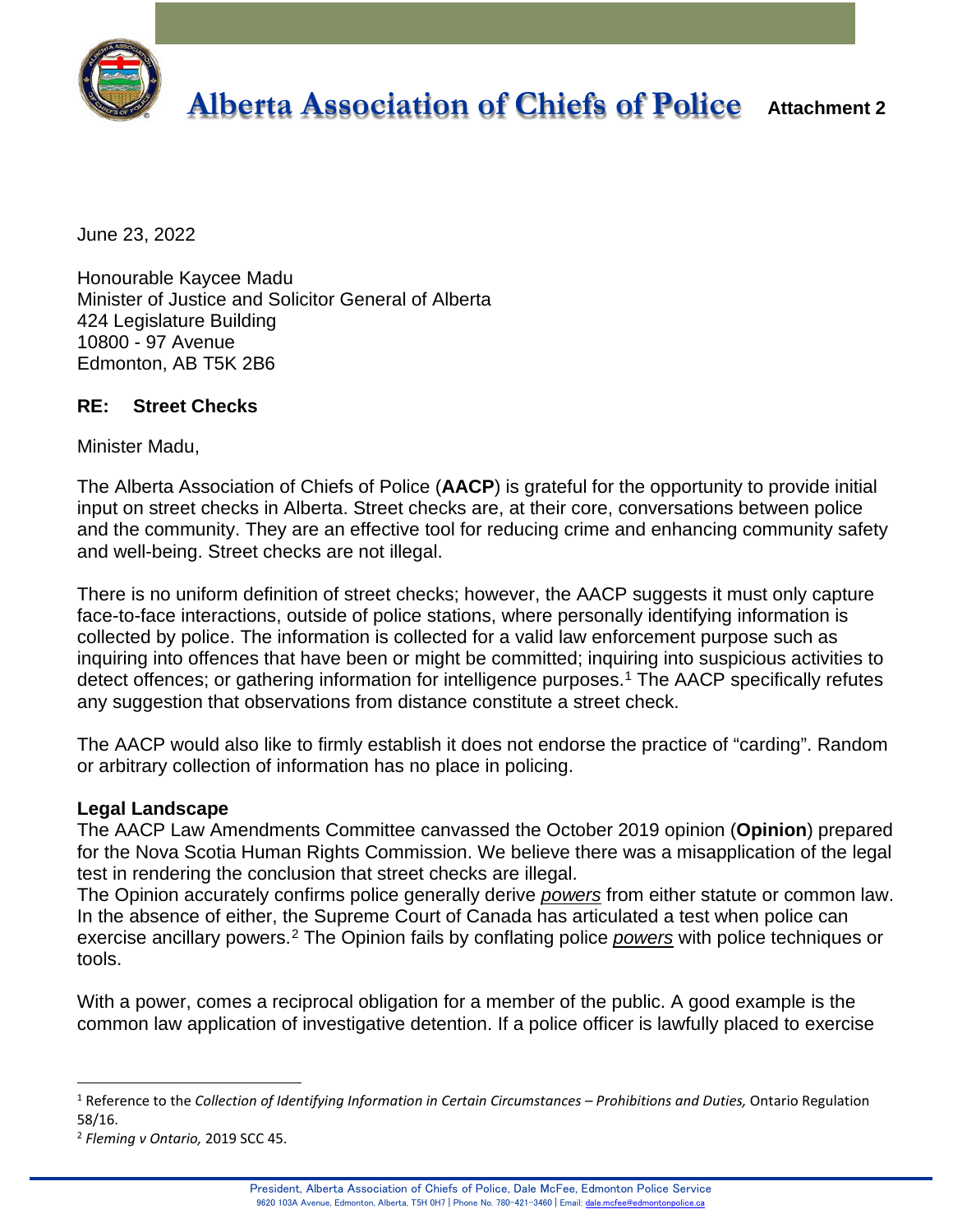

the *power* to detain, there is a correlative requirement for a member of the public to submit to the detention. Failing to do so may result in further criminal jeopardy.

When police conduct a street check, there is no obligation for a person to accede to the request. There is no *power* being exercised at the time. This has been recognized by the Supreme Court of Canada as well in stating *"…the police cannot be said to "detain", within the meaning of ss. 9 and 10 of the Charter, every suspect they for the purposes of identification, or even interview."[3](#page-1-0)* The Honourable Michael H. Tulloch of the Ontario Court of Appeal conducted a fulsome review of street checks in Ontario in 2018. Justice Tulloch carefully considered the socio-legal landscape of street checks, and made the following remarks (with emphasis added):<sup>[4](#page-1-1)</sup>

*As long as police interactions involve no significant physical or psychological restraint, the Charter rights under section 9 and 10(b) are not engaged.*

*When a police officer, without bias or discrimination, asks an individual to provide information, and the person voluntary provides information, then there is no question that the information was properly obtained.*

It is possible an otherwise legal practice can become problematic. As stated above, "carding" is not endorsed by the AACP. According to Justice Tulloch carding is a "small subset of street checks in which a police officer randomly asks an individual to provide identifying information when the individual is not suspected of any crime, nor is there any reason to believe that the individual has information about any crime."[5](#page-1-2) Carding may be illegal whereas street checks are not. To state is succinctly, police do not require articulated authority to have voluntary conversations with members of the public, nor to collect information from members of the public.

#### **Utility and Value**

Street checks are fundamentally an interaction between police and community members. They are a tool used in community policing.

The consequences of removing street checks was commented on by Dr. Curt Griffiths in his 2018 study focused in Edmonton as follows:<sup>[6](#page-1-3)</sup>

*Banning street checks may have a number of negative consequences, including 1) displacement to other police tactics that may be less transparent and subject to less oversight and accountability; 2) hindering efforts to prevent crime, ensure safety and well-being of citizen and efforts to solve crimes; 3) not resolving the issue of procedural justice in police-citizen encounters; and 4) would* 

<span id="page-1-0"></span><sup>3</sup> *R v Mann,* 2004 SCC 52 at para 19.

<span id="page-1-1"></span><sup>4</sup> Independent Street Check Review – The Honourable Michael J. Tulloch, Queen's Printer for Ontario, 2018, Chapter 4 – Policing: Powers and Limits. (**Tulloch Report**)

<span id="page-1-2"></span><sup>5</sup> Tulloch Report at page 4.

<span id="page-1-3"></span><sup>6</sup> City of Edmonton Street Checks Policy and Practice Review – Prepared for the Edmonton Police Commission, Dr. Curt Griffiths et al., 2018 at page 295/296. (**Griffiths Report**)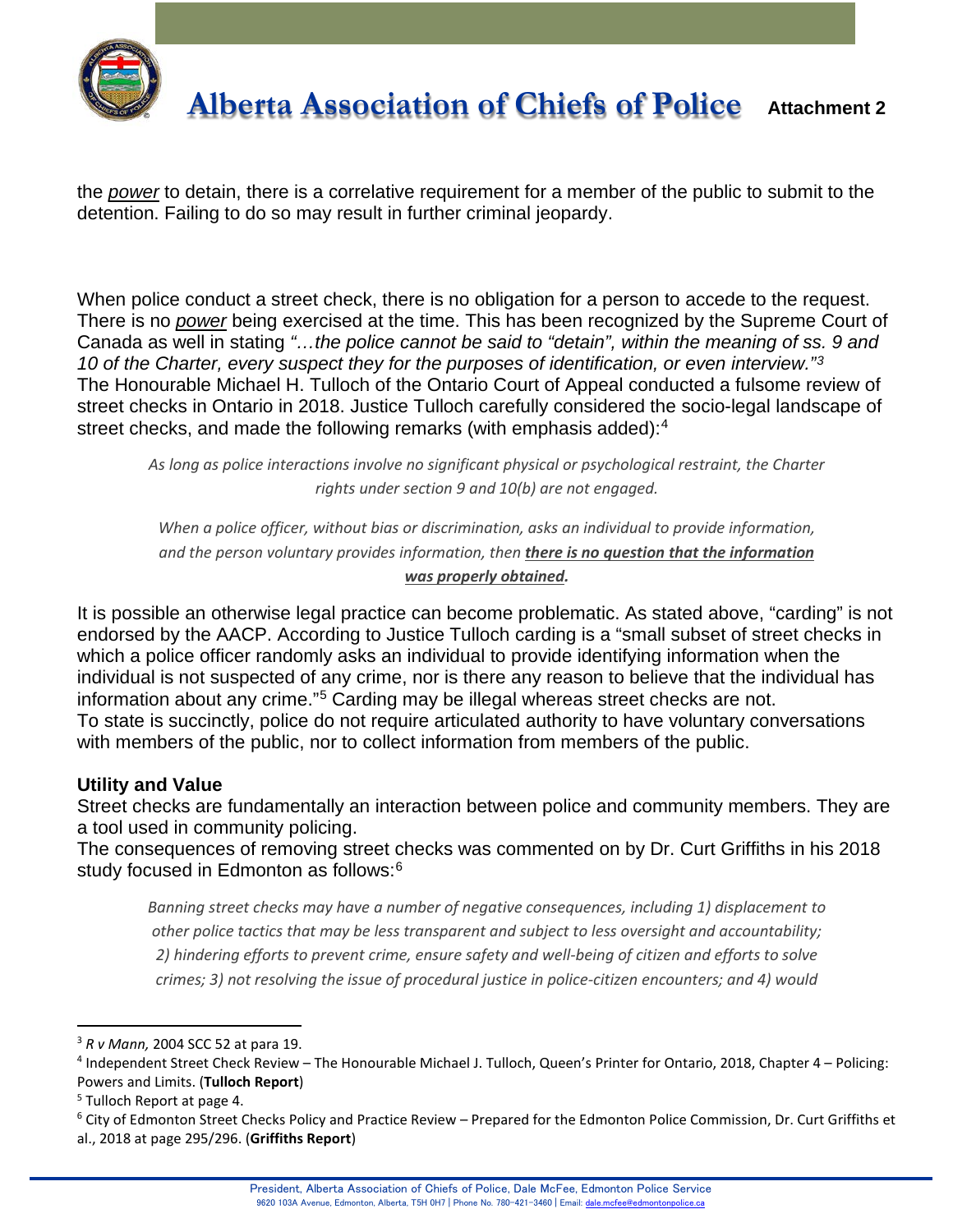

**Alberta Association of Chiefs of Police Attachment 2**

*not, in itself, improve relations with communities of diversity or strengthen the partnerships that exist between [police] and community organizations.*

There is suggestion in the Nova Scotia Opinion that street checks have limited value. The studies conducted by Griffiths and Tulloch would, at least, suggest otherwise. Every police agency encourages members to interact with the public as much as possible, both to build relationships and to deter crime.

In fact, street checks in Alberta, when properly conducted, are consistent with the statutory mandate established by the *Police Act* as follows:[7](#page-2-0)

38(1) Every police officer is a peace officer and has the **authority, responsibility and duty**

(a) to perform all duties that are necessary […]

(ii) to encourage and assist the community in preventing crime,

(iii) to encourage and foster a co-operative relationship between the police service and the members of the community

Street checks are a valuable tool for police and have helped solve serious and violent crimes. Further still, street checks have helped police locate missing people. If used properly, street checks can enhance the safety of our historically marginalized populations.

Countless examples on positive use of street checks are available. A few examples on short notice were provided by our colleagues at the Calgary Police Service including some recent examples.

- August 2020 a mother reported her son missing after not hearing from him for several weeks. A street check conducted days earlier assisted police with reuniting the family.
- August 2020 a shooting victim was dropped off by unidentified occupants in a vehicle registered to a company. A street check report assisted in identifying witnesses and ultimately led police to the crime scene.
- August 2020 CPS was asked to check on the welfare of an individual. Responding members relied upon a street check report confirming the individual suffered from mental health degradation and had the propensity to become violent. This information prepared the members to provide a safe and efficient call for service.

## **Weighing Benefits & Harm**

The AACP recognizes building and maintaining community trust and legitimacy is paramount. We are committed to delivering equitable and professional policing.

Various communities in Edmonton participated in the 2018 study led by Dr. Griffiths. This included Bent Arrow Traditional Healing Society, Native Counselling Services of Alberta, Somali Edmonton, Africa Centre, Youth Empowerment and Support Services and REACH to name a few.

<span id="page-2-0"></span><sup>7</sup> *Police Act,* RSA 2000, c P-17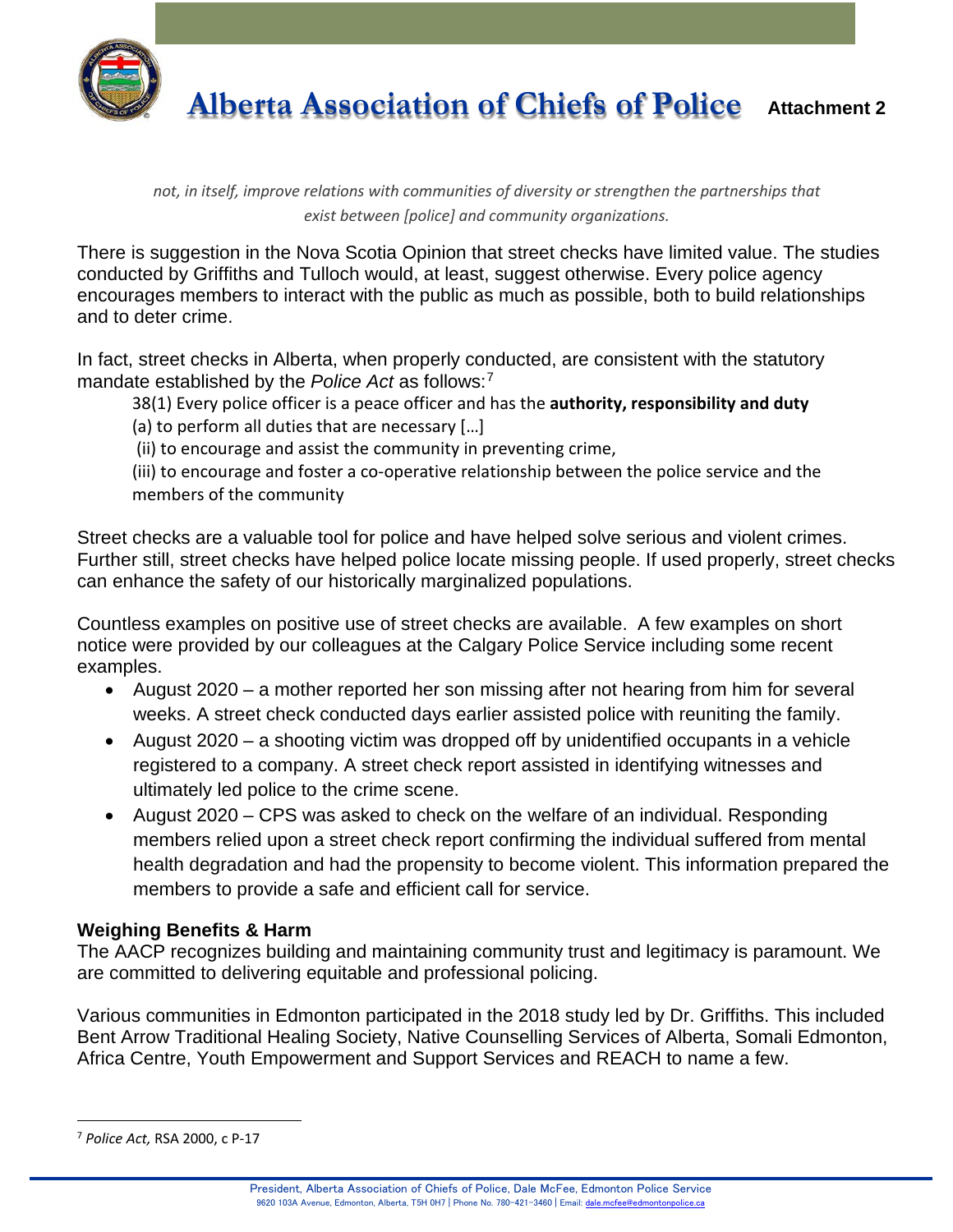

Interestingly, there was no consensus on the question of whether street checks should be banned.<sup>8</sup>

Instead of banning street checks, community groups commented on equity and procedural fairness in the use of street checks. They called upon police to engage the communities in a meaningful way, suggesting when the baseline relationship is healthy, street checks will be less concerning. One community member suggested "…the police should not change practices merely as a response to public pressure but should develop and execute policy with integrity and thought based on best practices."[9](#page-3-1)

This perceived harm associated with street checks is part of a much larger relationship piece with diverse communities across Alberta. The practice, or absence, of street checks is not the balance point for community trust. There is an important foundational piece in building and maintaining

robust relationships with the communities we serve. When that is done, street checks are part of a larger ecosystem of trust and understanding.

#### **Conclusion**

There is a fundamental difference between street checks and carding. The hallmark of carding is randomness, and the term refers to situations where police randomly ask an individual for identifying information when they are not suspected of a crime, nor have any information about a crime.[10](#page-3-2) Unfortunately, "the two terms have erroneously become synonymous."[11](#page-3-3)

We fundamentally care about safety for Albertans. A moratorium on street checks may have harmful consequences to the safety and well-being of those we serve. We ask the Government of Alberta to consider working with the AACP and communities to establish uniformity across the Province rather than simply ban street checks. The issues are sufficiently complex to require further discussion and action.

We welcome an in-person meeting to discuss the topic of street checks.

Respectfully,

Chief Dale McFee, President Alberta Association of Chief's of Police

<span id="page-3-0"></span><sup>8</sup> Griffiths Report at page 167.

<span id="page-3-1"></span><sup>&</sup>lt;sup>9</sup> Griffiths Report at page 168.

<span id="page-3-2"></span><sup>&</sup>lt;sup>10</sup> Tulloch Report at page 35.

<span id="page-3-3"></span><sup>&</sup>lt;sup>11</sup> Tulloch Report at page 35.